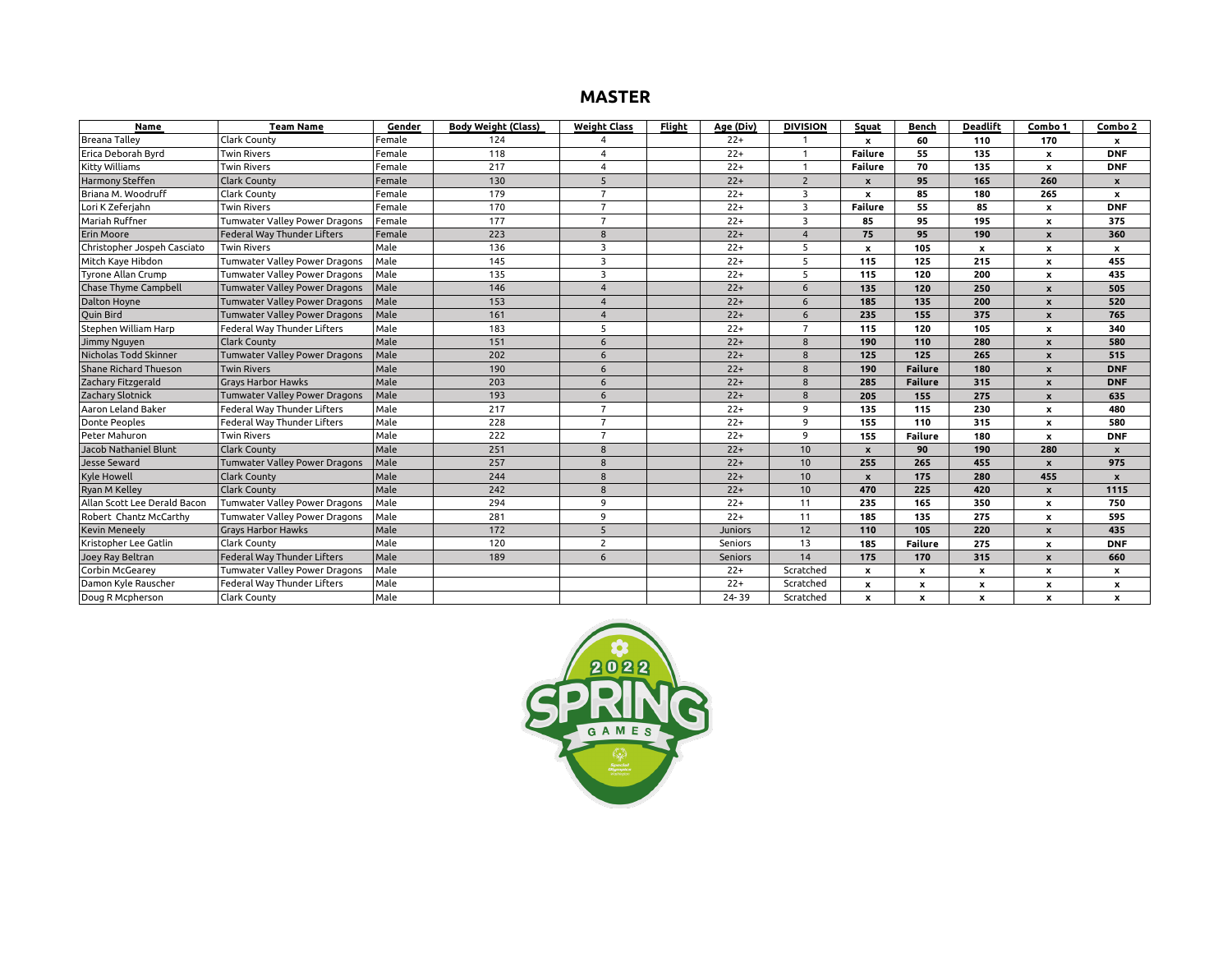# **SQUAT**

| <b>Name</b>                  | <b>Team Name</b>                     | Gender | <b>Body Weight (Class)</b> | <b>Weight Class</b>     | Flight | Age (Div)      | <b>DIVISION</b> | Squat          | <b>PLACE</b>     |
|------------------------------|--------------------------------------|--------|----------------------------|-------------------------|--------|----------------|-----------------|----------------|------------------|
| Erica Deborah Byrd           | <b>Twin Rivers</b>                   | Female | 118                        |                         |        | $22+$          |                 | <b>Failure</b> | Participation    |
| Kitty Williams               | <b>Twin Rivers</b>                   | Female | 217                        | $\overline{a}$          |        | $22+$          |                 | <b>Failure</b> | Participation    |
| Mariah Ruffner               | <b>Tumwater Valley Power Dragons</b> | Female | 177                        | $\overline{7}$          |        | $22+$          | $\overline{2}$  | 85             | 1st Place        |
| Lori K Zeferjahn             | <b>Twin Rivers</b>                   | Female | 170                        | $\overline{7}$          |        | $22+$          | $\overline{2}$  | <b>Failure</b> | Participation    |
| Erin Moore                   | Federal Way Thunder Lifters          | Female | 223                        | 8                       |        | $22+$          | 3               | 75             | <b>1st Place</b> |
| Mitch Kaye Hibdon            | <b>Tumwater Valley Power Dragons</b> | Male   | 145                        | $\overline{\mathbf{3}}$ |        | $22+$          | $\overline{4}$  | 115            | 1st Place        |
| <b>Tyrone Allan Crump</b>    | <b>Tumwater Valley Power Dragons</b> | Male   | 135                        | $\overline{3}$          |        | $22+$          | $\overline{4}$  | 115            | 1st Place        |
| Chase Thyme Campbell         | Tumwater Valley Power Dragons        | Male   | 146                        | 4                       |        | $22+$          | 5               | 135            | 3rd Place        |
| Dalton Hoyne                 | Tumwater Valley Power Dragons        | Male   | 153                        | $\overline{4}$          |        | $22+$          | 5               | 185            | 2nd Place        |
| Ouin Bird                    | Tumwater Valley Power Dragons        | Male   | 161                        | $\Delta$                |        | $22+$          | 5               | 235            | 1st Place        |
| Stephen William Harp         | Federal Way Thunder Lifters          | Male   | 183                        | 5                       |        | $22+$          | 6               | 115            | 1st Place        |
| Nicholas Todd Skinner        | Tumwater Valley Power Dragons        | Male   | 202                        | 6                       |        | $22+$          | $\overline{7}$  | 125            | 5th Place        |
| Jimmy Nguyen                 | Clark County                         | Male   | 151                        | 6                       |        | $22+$          | 7               | 190            | 3rd Place        |
| Shane Richard Thueson        | <b>Twin Rivers</b>                   | Male   | 190                        | 6                       |        | $22+$          | 7               | 190            | 3rd Place        |
| Zachary Slotnick             | Tumwater Valley Power Dragons        | Male   | 193                        | 6                       |        | $22+$          | $\overline{7}$  | 205            | 2nd Place        |
| Zachary Fitzgerald           | <b>Grays Harbor Hawks</b>            | Male   | 203                        | 6                       |        | $22+$          | $\overline{7}$  | 285            | 1st Place        |
| Aaron Leland Baker           | Federal Way Thunder Lifters          | Male   | 217                        | $\overline{7}$          |        | $22+$          | 8               | 135            | 3rd Place        |
| <b>Donte Peoples</b>         | Federal Way Thunder Lifters          | Male   | 228                        | $\overline{7}$          |        | $22+$          | 8               | 155            | 1st Place        |
| Peter Mahuron                | <b>Twin Rivers</b>                   | Male   | 222                        | $\overline{7}$          |        | $22+$          | 8               | 155            | 1st Place        |
| Jesse Seward                 | Tumwater Valley Power Dragons        | Male   | 257                        | 8                       |        | $22+$          | 9               | 255            | 2nd Place        |
| Ryan M Kelley                | Clark County                         | Male   | 242                        | 8                       |        | $22+$          | 9               | 470            | 1st Place        |
| Chantz McCarthy              | <b>Tumwater Valley Power Dragons</b> | Male   | 281                        | 9                       |        | $22+$          | 10              | 185            | 2nd Place        |
| Allan Scott Lee Derald Bacon | <b>Tumwater Valley Power Dragons</b> | Male   | 294                        | 9                       |        | $22+$          | 10              | 235            | 1st Place        |
| Kevin Meneely                | <b>Grays Harbor Hawks</b>            | Male   | 172                        | 5                       |        | Juniors        | 11              | 110            | 1st Place        |
| Kristopher Lee Gatlin        | <b>Clark County</b>                  | Male   | 120                        | $\overline{2}$          |        | <b>Seniors</b> | 12              | 185            | 1st Place        |
| Joey Ray Beltran             | Federal Way Thunder Lifters          | Male   | 189                        | 6                       |        | <b>Seniors</b> | 12              | 175            | 1st Place        |

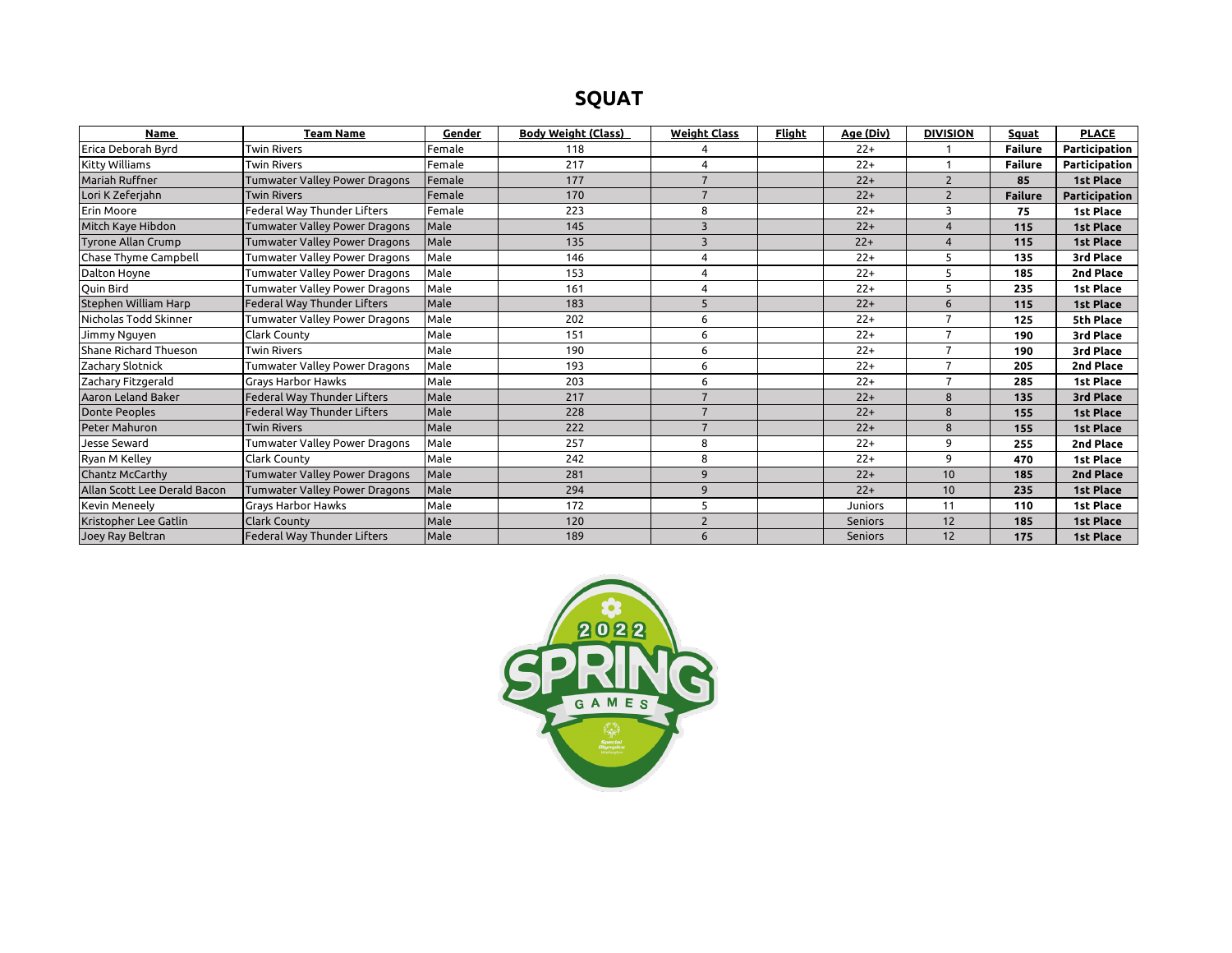## **BENCH**

| <b>Name</b>                  | <b>Team Name</b>                     | Gender | <b>Body Weight (Class)</b> | <b>Weight Class</b> | <b>Flight</b> | Age (Div)      | <b>DIVISION</b> | Bench          | <b>PLACE</b>     |
|------------------------------|--------------------------------------|--------|----------------------------|---------------------|---------------|----------------|-----------------|----------------|------------------|
| <b>Breana Talley</b>         | Clark County                         | Female | 124                        |                     |               | $22+$          |                 | 60             | 2nd Place        |
| Erica Deborah Byrd           | <b>Twin Rivers</b>                   | Female | 118                        | 4                   |               | $22+$          | 1               | 55             | 3rd Place        |
| <b>Kitty Williams</b>        | <b>Twin Rivers</b>                   | Female | 217                        | 4                   |               | $22+$          | 1               | 70             | 1st Place        |
| Harmony Steffen              | <b>Clark County</b>                  | Female | 130                        | 5                   |               | $22+$          | $\overline{2}$  | 95             | <b>1st Place</b> |
| Briana M. Woodruff           | <b>Clark County</b>                  | Female | 179                        | $\overline{7}$      |               | $22+$          | 3               | 85             | 2nd Place        |
| Lori K Zeferjahn             | <b>Twin Rivers</b>                   | Female | 170                        | $\overline{7}$      |               | $22+$          | 3               | 55             | 3rd Place        |
| Mariah Ruffner               | Tumwater Valley Power Dragons        | Female | 177                        | $\overline{7}$      |               | $22+$          | 3               | 95             | 1st Place        |
| Erin Moore                   | Federal Way Thunder Lifters          | Female | 223                        | 8                   |               | $22+$          | 4               | 95             | <b>1st Place</b> |
| Christopher Jospeh Casciato  | <b>Twin Rivers</b>                   | Male   | 136                        | 3                   |               | $22+$          | 5               | 105            | 3rd Place        |
| Mitch Kaye Hibdon            | Tumwater Valley Power Dragons        | Male   | 145                        | 3                   |               | $22+$          | 5               | 125            | <b>1st Place</b> |
| <b>Tyrone Allan Crump</b>    | Tumwater Valley Power Dragons        | Male   | 135                        | 3                   |               | $22+$          | 5               | 120            | 2nd Place        |
| <b>Chase Thyme Campbell</b>  | <b>Tumwater Valley Power Dragons</b> | Male   | 146                        | $\overline{4}$      |               | $22+$          | 6               | 120            | 3rd Place        |
| <b>Dalton Hoyne</b>          | <b>Tumwater Valley Power Dragons</b> | Male   | 153                        | $\overline{4}$      |               | $22+$          | 6               | 135            | 2nd Place        |
| <b>Ouin Bird</b>             | <b>Tumwater Valley Power Dragons</b> | Male   | 161                        | $\overline{4}$      |               | $22+$          | 6               | 155            | <b>1st Place</b> |
| Stephen William Harp         | Federal Way Thunder Lifters          | Male   | 183                        | 5                   |               | $22+$          | $\overline{7}$  | 120            | 1st Place        |
| Jimmy Nguyen                 | <b>Clark County</b>                  | Male   | 151                        | 6                   |               | $22+$          | 8               | 110            | 3rd Place        |
| Nicholas Todd Skinner        | <b>Tumwater Valley Power Dragons</b> | Male   | 202                        | 6                   |               | $22+$          | 8               | 125            | 2nd Place        |
| Shane Richard Thueson        | <b>Twin Rivers</b>                   | Male   | 190                        | 6                   |               | $22+$          | 8               | <b>Failure</b> | Participation    |
| Zachary Fitzgerald           | <b>Gravs Harbor Hawks</b>            | Male   | 203                        | 6                   |               | $22+$          | 8               | <b>Failure</b> | Participation    |
| Zachary Slotnick             | Tumwater Valley Power Dragons        | Male   | 193                        | 6                   |               | $22+$          | 8               | 155            | <b>1st Place</b> |
| Aaron Leland Baker           | <b>Federal Way Thunder Lifters</b>   | Male   | 217                        | $\overline{7}$      |               | $22+$          | 9               | 115            | <b>1st Place</b> |
| <b>Donte Peoples</b>         | Federal Way Thunder Lifters          | Male   | 228                        | $\overline{7}$      |               | $22+$          | 9               | 110            | 2nd Place        |
| Peter Mahuron                | <b>Twin Rivers</b>                   | Male   | 222                        | $\overline{7}$      |               | $22+$          | 9               | <b>Failure</b> | Participation    |
| Jacob Nathaniel Blunt        | <b>Clark County</b>                  | Male   | 251                        | 8                   |               | $22+$          | 10              | 90             | 4th Place        |
| Jesse Seward                 | <b>Tumwater Valley Power Dragons</b> | Male   | 257                        | 8                   |               | $22+$          | 10              | 265            | <b>1st Place</b> |
| <b>Kyle Howell</b>           | <b>Clark County</b>                  | Male   | 244                        | 8                   |               | $22+$          | 10              | 175            | 3rd Place        |
| <b>Ryan M Kelley</b>         | <b>Clark County</b>                  | Male   | 242                        | 8                   |               | $22+$          | 10              | 225            | 2nd Place        |
| Allan Scott Lee Derald Bacon | Tumwater Valley Power Dragons        | Male   | 294                        | 9                   |               | $22+$          | 11              | 165            | <b>1st Place</b> |
| Robert Chantz McCarthy       | Tumwater Valley Power Dragons        | Male   | 281                        | 9                   |               | $22+$          | 11              | 135            | 2nd Place        |
| <b>Kevin Meneely</b>         | <b>Grays Harbor Hawks</b>            | Male   | 172                        | 5                   |               | <b>Juniors</b> | 12              | 105            | <b>1st Place</b> |
| Kristopher Lee Gatlin        | Clark County                         | Male   | 120                        | $\overline{2}$      |               | Seniors        | 13              | <b>Failure</b> | Participation    |
| Joey Ray Beltran             | <b>Federal Way Thunder Lifters</b>   | Male   | 189                        | 6                   |               | <b>Seniors</b> | 14              | 170            | 1st Place        |

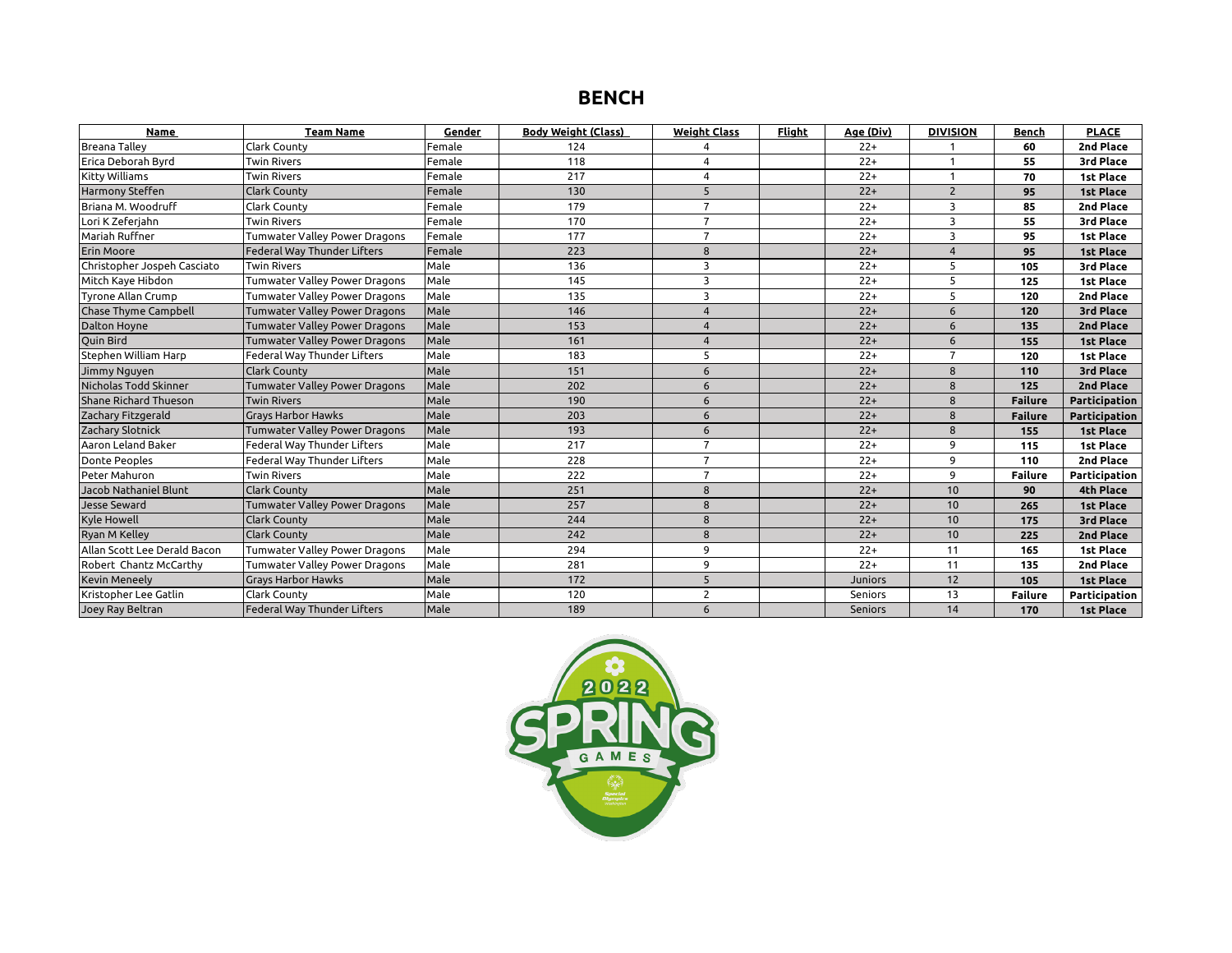## **DEADLIFT**

| <b>Name</b>                  | <b>Team Name</b>                     | Gender | <b>Body Weight (Class)</b> | <b>Weight Class</b> | <b>Flight</b> | Age (Div)      | <b>DIVISION</b> | <b>Deadlift</b> | <b>PLACE</b>     |
|------------------------------|--------------------------------------|--------|----------------------------|---------------------|---------------|----------------|-----------------|-----------------|------------------|
| <b>Breana Talley</b>         | Clark County                         | Female | 124                        |                     |               | $22+$          |                 | 110             | 3rd Place        |
| Kitty Williams               | <b>Twin Rivers</b>                   | Female | 217                        | $\boldsymbol{4}$    |               | $22+$          |                 | 135             | <b>1st Place</b> |
| Erica Deborah Byrd           | <b>Twin Rivers</b>                   | Female | 118                        | $\overline{4}$      |               | $22+$          |                 | 135             | <b>1st Place</b> |
| Harmony Steffen              | <b>Clark County</b>                  | Female | 130                        | 5                   |               | $22+$          | $\overline{2}$  | 165             | <b>1st Place</b> |
| Lori K Zeferjahn             | <b>Twin Rivers</b>                   | Female | 170                        | $\overline{7}$      |               | $22+$          | 3               | 85              | 3rd Place        |
| Briana M. Woodruff           | <b>Clark County</b>                  | Female | 179                        | $\overline{7}$      |               | $22+$          | 3               | 180             | 2nd Place        |
| Mariah Ruffner               | Tumwater Valley Power Dragons        | Female | 177                        | $\overline{7}$      |               | $22+$          | 3               | 195             | <b>1st Place</b> |
| Erin Moore                   | <b>Federal Way Thunder Lifters</b>   | Female | 223                        | 8                   |               | $22+$          |                 | 190             | <b>1st Place</b> |
| Tyrone Allan Crump           | Tumwater Valley Power Dragons        | Male   | 135                        | 3                   |               | $22+$          | 5               | 200             | 2nd Place        |
| Mitch Kaye Hibdon            | Tumwater Valley Power Dragons        | Male   | 145                        | 3                   |               | $22+$          | 5               | 215             | 1st Place        |
| <b>Dalton Hoyne</b>          | <b>Tumwater Valley Power Dragons</b> | Male   | 153                        | $\overline{4}$      |               | $22+$          | 6               | 200             | 3rd Place        |
| Chase Thyme Campbell         | <b>Tumwater Valley Power Dragons</b> | Male   | 146                        | $\overline{4}$      |               | $22+$          | 6               | 250             | 2nd Place        |
| Ouin Bird                    | <b>Tumwater Valley Power Dragons</b> | Male   | 161                        | $\overline{4}$      |               | $22+$          | 6               | 375             | <b>1st Place</b> |
| Stephen William Harp         | Federal Way Thunder Lifters          | Male   | 183                        | 5                   |               | $22+$          | $\overline{7}$  | 105             | 1st Place        |
| Shane Richard Thueson        | <b>Twin Rivers</b>                   | Male   | 190                        | 6                   |               | $22+$          | 8               | 180             | 5th Place        |
| Nicholas Todd Skinner        | Tumwater Valley Power Dragons        | Male   | 202                        | 6                   |               | $22+$          | 8               | 265             | 4th Place        |
| Zachary Slotnick             | <b>Tumwater Valley Power Dragons</b> | Male   | 193                        | 6                   |               | $22+$          | 8               | 275             | 3rd Place        |
| Jimmy Nguyen                 | <b>Clark County</b>                  | Male   | 151                        | 6                   |               | $22+$          | 8               | 280             | 2nd Place        |
| Zachary Fitzgerald           | <b>Gravs Harbor Hawks</b>            | Male   | 203                        | 6                   |               | $22+$          | $\mathbf{8}$    | 315             | <b>1st Place</b> |
| Peter Mahuron                | <b>Twin Rivers</b>                   | Male   | 222                        | $\overline{7}$      |               | $22+$          | 9               | 180             | 3rd Place        |
| Aaron Leland Baker           | Federal Way Thunder Lifters          | Male   | 217                        | $\overline{7}$      |               | $22+$          | 9               | 230             | 2nd Place        |
| <b>Donte Peoples</b>         | Federal Way Thunder Lifters          | Male   | 228                        | $\overline{7}$      |               | $22+$          | 9               | 315             | <b>1st Place</b> |
| Jacob Nathaniel Blunt        | <b>Clark County</b>                  | Male   | 251                        | 8                   |               | $22+$          | 10              | 190             | 4th Place        |
| <b>Kyle Howell</b>           | <b>Clark County</b>                  | Male   | 244                        | 8                   |               | $22+$          | 10              | 280             | 3rd Place        |
| Ryan M Kelley                | <b>Clark County</b>                  | Male   | 242                        | 8                   |               | $22+$          | 10              | 420             | 2nd Place        |
| <b>Jesse Seward</b>          | <b>Tumwater Valley Power Dragons</b> | Male   | 257                        | 8                   |               | $22+$          | 10              | 455             | <b>1st Place</b> |
| Robert Chantz McCarthy       | Tumwater Valley Power Dragons        | Male   | 281                        | 9                   |               | $22+$          | 11              | 275             | 2nd Place        |
| Allan Scott Lee Derald Bacon | Tumwater Valley Power Dragons        | Male   | 294                        | 9                   |               | $22+$          | 11              | 350             | 1st Place        |
| <b>Kevin Meneely</b>         | <b>Grays Harbor Hawks</b>            | Male   | 172                        | 5                   |               | <b>Juniors</b> | 12              | 220             | <b>1st Place</b> |
| Kristopher Lee Gatlin        | <b>Clark County</b>                  | Male   | 120                        | $\overline{2}$      |               | <b>Seniors</b> | 13              | 275             | 1st Place        |
| Joey Ray Beltran             | Federal Way Thunder Lifters          | Male   | 189                        | 6                   |               | Seniors        | 14              | 315             | 1st Place        |

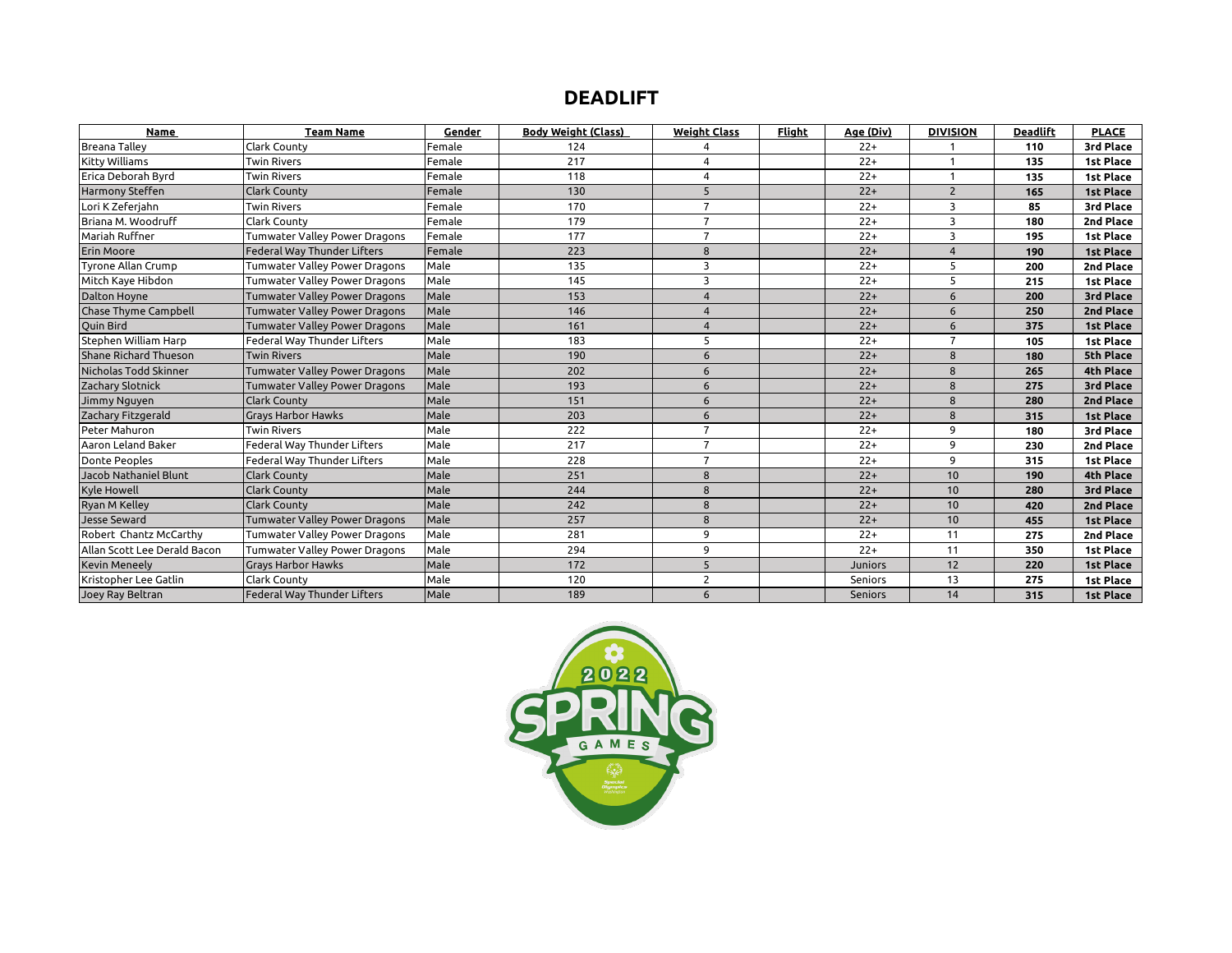| <b>COMBO1</b> |  |
|---------------|--|
|---------------|--|

| <b>Name</b>           | Team Name           | Gender | <b>Body Weight (Class)</b> | <b>Weight Class</b> | <b>Flight</b> | Age (Div) | <b>DIVISION</b> | Squat | Bench | <b>Deadlift</b> | Combo 1 | <b>PLACE</b>     |
|-----------------------|---------------------|--------|----------------------------|---------------------|---------------|-----------|-----------------|-------|-------|-----------------|---------|------------------|
| <b>Breana Talley</b>  | Clark County        | Female | 124                        |                     |               | $22+$     |                 |       | 60    | 110             | 170     | 1st Place        |
| Harmony Steffen       | Clark County        | Female | 130                        |                     |               | $22+$     |                 |       | 0E    | 165             | 260     | <b>1st Place</b> |
| Briana M. Woodruff    | <b>Clark County</b> | Female | 179                        |                     |               | $22+$     |                 |       | 85    | 180             | 265     | 1st Place        |
| <b>Kyle Howell</b>    | <b>Clark County</b> | Male   | 244                        |                     |               | $22+$     | 10              |       | 175   | 280             | 455     | <b>1st Place</b> |
| Jacob Nathaniel Blunt | <b>Clark County</b> | Male   | 251                        |                     |               | $22+$     | 10              |       | 90    | 190             | 280     | 2nd Place        |